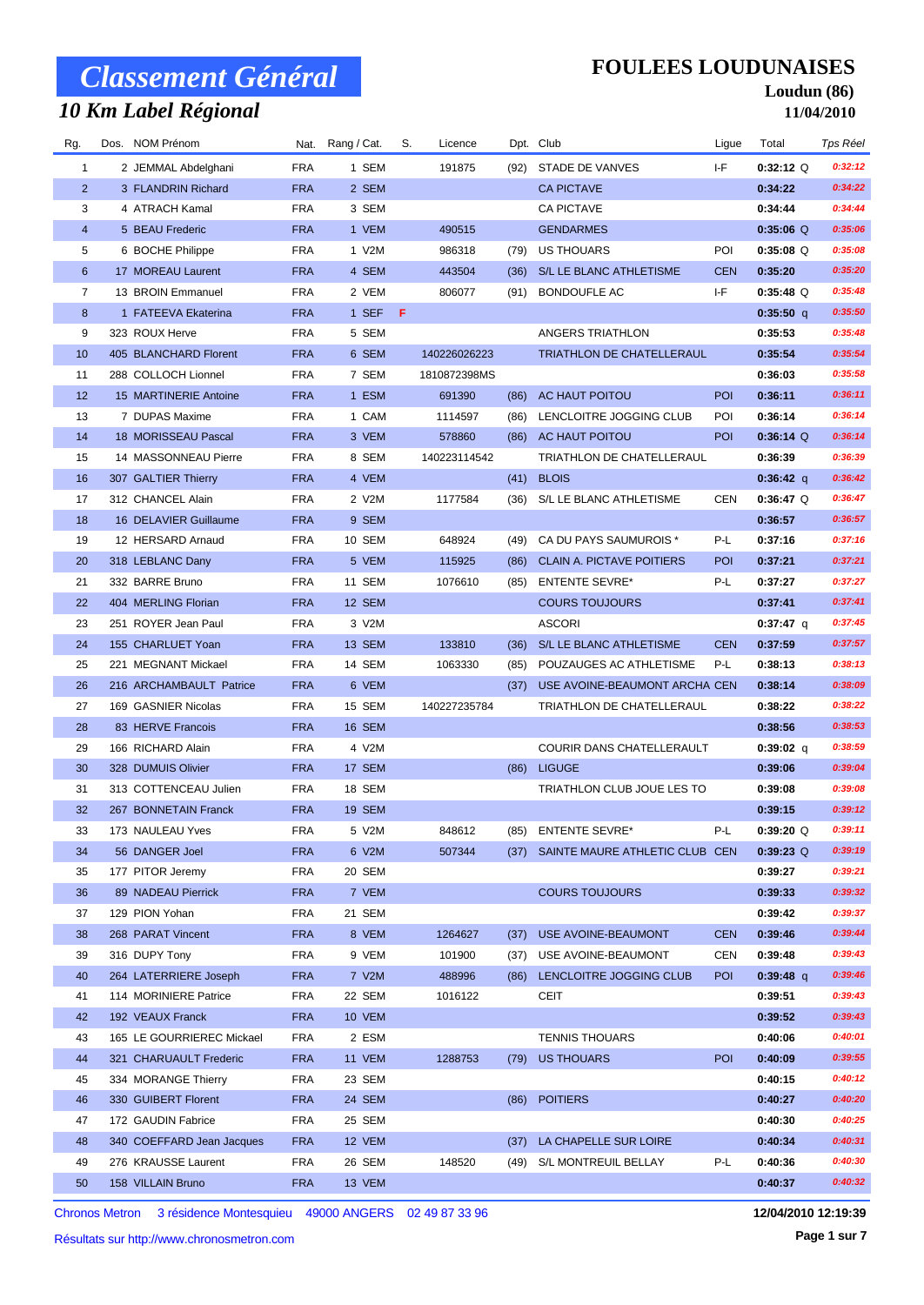## *10 Km Label Régional*

### **FOULEES LOUDUNAISES**

#### **Loudun (86) 11/04/2010**

| Rg. | Dos. | NOM Prénom               |            | Nat. Rang / Cat. | S.          | Licence      |      | Dpt. Club                      | Ligue      | Total       | Tps Réel |
|-----|------|--------------------------|------------|------------------|-------------|--------------|------|--------------------------------|------------|-------------|----------|
| 51  |      | 95 BOURY Gael            | <b>FRA</b> | 27 SEM           |             | 140098008642 |      | STADE POITEVIN DE TRIATHLON    |            | 0:40:43     | 0:40:43  |
| 52  |      | 87 INCONNU 87            | <b>FRA</b> | 28 ---           | $\mathbf x$ |              |      |                                |            | 0:40:45     | 0:40:32  |
| 53  |      | 401 PREVEAUX Cyril       | <b>FRA</b> | 29 SEM           |             |              |      |                                |            | 0:40:46     | 0:40:43  |
| 54  |      | 217 PREVEAUX Patrice     | <b>FRA</b> | 14 VEM           |             | 13788        | (37) | USE AVOINE-BEAUMONT ARCHA CEN  |            | 0:40:47     | 0:40:44  |
| 55  |      | 233 LEROY Sophie         | <b>FRA</b> | $1 VEF$ F        |             | 492440       |      | (49) S/L MONTREUIL BELLAY      | P-L        | $0:40:54$ Q | 0:40:52  |
| 56  |      | 308 CHEVALIER Pierre     | <b>FRA</b> | 1 V3M            |             |              |      | <b>TRECK TOURS ENDURANCE</b>   |            | $0:40:55$ q | 0:40:54  |
| 57  |      | 41 GUERET Max            | <b>FRA</b> | 2 V3M            |             |              |      |                                |            | $0:41:00$ q | 0:40:55  |
| 58  |      | 190 ROY Jean Francois    | <b>FRA</b> | 15 VEM           |             |              |      |                                |            | 0:41:02     | 0:40:58  |
| 59  |      | 131 ROBERT Laurent       | <b>FRA</b> | 16 VEM           |             |              |      | <b>COURS TOUJOURS</b>          |            | 0:41:07     | 0:40:55  |
| 60  |      | 90 BLOUIN Schani         | <b>FRA</b> | 30 SEM           |             |              |      |                                |            | 0:41:12     | 0:41:03  |
| 61  |      | 284 GUILLEBAULT Kevin    | <b>FRA</b> | 3 ESM            |             |              |      | <b>POMPIERS</b>                |            | 0:41:15     | 0:41:15  |
| 62  |      | 152 BELIN Dominique      | <b>FRA</b> | 8 V2M            |             |              |      | <b>GENDARMES</b>               |            | 0:41:18     | 0:41:18  |
| 63  |      | 235 LEMAIRE Jean Louis   | <b>FRA</b> | 3 V3M            |             |              |      | LES COPAINS D'ABORD            |            | $0:41:26$ q | 0:41:22  |
| 64  |      | 314 PENOT Michel         | <b>FRA</b> | 9 V2M            |             |              | (86) | LES TROIS MOUTIERS             |            | 0:41:34     | 0:41:14  |
| 65  |      | 70 BOIN Christophe       | <b>FRA</b> | 31 SEM           |             |              |      | 2RD FONTEVRAULT                |            | 0:41:35     | 0:41:31  |
| 66  |      | 209 GOURMAUD Frederic    | <b>FRA</b> | 32 SEM           |             |              |      |                                |            | 0:41:35     | 0:41:32  |
| 67  |      | 159 LION Loic            | <b>FRA</b> | 1 JUM            |             | 1219296      | (36) | S/L LE BLANC ATHLETISME        | <b>CEN</b> | 0:41:36     | 0:41:33  |
| 68  |      | 127 BAYLART Frederic     | <b>FRA</b> | 17 VEM           |             |              |      |                                |            | 0:41:37     | 0:41:32  |
| 69  |      | 110 RULLIER Jacky        | <b>FRA</b> | 10 V2M           |             |              |      |                                |            | 0:41:40     | 0:41:37  |
| 70  |      | 309 MAILLET Sylvain      | <b>FRA</b> | 18 VEM           |             |              |      | <b>CA LUCON</b>                |            | 0:41:48     | 0:41:40  |
| 71  |      | 105 LEBRUN Samuel        | <b>FRA</b> | 33 SEM           |             |              |      | <b>GENDARMES</b>               |            | 0:41:51     | 0:41:41  |
| 72  |      | 226 LORTOLARY Pascal     | <b>FRA</b> | 11 V2M           |             |              |      | BIPEDES de ST CYR              |            | 0:41:53     | 0:41:38  |
| 73  |      | 266 GABILLEAU Joel       | <b>FRA</b> | 19 VEM           |             | 595855       | (37) | USE AVOINE-BEAUMONT            | <b>CEN</b> | 0:41:54     | 0:41:54  |
| 74  |      | 412 TEXIER Franck        | <b>FRA</b> | 20 VEM           |             |              |      |                                |            | 0:41:54     | 0:41:54  |
| 75  |      | 80 BOUCHET Jerome        | <b>FRA</b> | 34 SEM           |             |              |      |                                |            | 0:42:09     | 0:41:40  |
| 76  |      | 79 RIVIERE Emmanuel      | <b>FRA</b> | 35 SEM           |             |              |      |                                |            | 0:42:11     | 0:42:05  |
| 77  |      | 322 DENIS Jean Yves      | <b>FRA</b> | 21 VEM           |             | 1289426      | (79) | <b>US THOUARS</b>              | <b>POI</b> | 0:42:15     | 0:42:00  |
| 78  |      | 199 BOUCHER Guy          | <b>FRA</b> | 4 V3M            |             | 1275212      | (49) | AS CULTURELLE VERRIE ROU M P-L |            | $0:42:17$ Q | 0:42:14  |
| 79  |      | 301 CHAMPION Jean Pierre | <b>FRA</b> | 12 V2M           |             |              |      | (86) LOUDUN                    |            | 0:42:21     | 0:42:21  |
| 80  |      | 335 MUNTREZ Lionel       | <b>FRA</b> | 13 V2M           |             |              |      | <b>USEAB</b>                   |            | 0:42:24     | 0:42:18  |
| 81  |      | 215 ARCHAMBAULT Florent  | <b>FRA</b> | 22 VEM           |             |              | (37) | USE AVOINE-BEAUMONT ARCHA CEN  |            | 0:42:28     | 0:42:24  |
| 82  |      | 326 BOUTIN Bruno         | <b>FRA</b> | 23 VEM           |             |              |      | LES COPAINS D ABORD            |            | 0:42:33     | 0:42:33  |
| 83  |      | 160 LION Joel            | <b>FRA</b> | 24 VEM           |             | 706187       |      | (36) S/L LE BLANC ATHLETISME   | <b>CEN</b> | 0:42:34     | 0:42:31  |
| 84  |      | 304 HODET Claude         | <b>FRA</b> | 5 V3M            |             |              |      | (37) CHINON                    |            | $0:42:36$ q | 0:42:36  |
| 85  |      | 64 CREMADES Richard      | <b>FRA</b> | 36 SEM           |             |              |      |                                |            | 0:42:37     | 0:42:25  |
| 86  |      | 42 DENIZE Emmanuel       | <b>FRA</b> | 37 SEM           |             |              |      |                                |            | 0:42:40     | 0:42:40  |
| 87  |      | 333 BARBOTIN Willy       | <b>FRA</b> | 25 VEM           |             | 1105738      | (37) | USE AVOINE-BEAUMONT            | <b>CEN</b> | 0:42:43     | 0:42:36  |
| 88  |      | 203 NOIRAUD Claudine     | <b>FRA</b> | 1 V2F            | F           | 140198127531 |      | <b>TCG 79</b>                  |            | $0:42:44$ q | 0:42:39  |
| 89  |      | 193 LE GUEN Benjamin     | <b>FRA</b> | <b>38 SEM</b>    |             |              |      |                                |            | 0:42:45     | 0:42:23  |
| 90  |      | 256 RONTARD Aurelien     | <b>FRA</b> | 39 SEM           |             |              |      | <b>NOTAIRES</b>                |            | 0:42:55     | 0:42:50  |
| 91  |      | 191 ROY Sylvie           | <b>FRA</b> | $2 VEF$ $F$      |             | 186281       | (37) | <b>ASPTT TOURS</b>             | <b>CEN</b> | $0:42:58$ Q | 0:42:54  |
| 92  |      | 125 REY Laurent          | <b>FRA</b> | 26 VEM           |             |              |      |                                |            | 0:43:02     | 0:43:00  |
| 93  |      | 274 DEVANNE Christophe   | <b>FRA</b> | 27 VEM           |             | 491245       | (86) | <b>US MIGNE-AUXANCES</b>       | POI        | 0:43:15     | 0:43:06  |
| 94  |      | 212 LEBOEUF Pierre Marie | <b>FRA</b> | 40 SEM           |             |              |      |                                |            | 0:43:20     | 0:43:01  |
| 95  |      | 102 BREDIF Jean Jacques  | <b>FRA</b> | 28 VEM           |             |              |      |                                |            | 0:43:23     | 0:43:15  |
| 96  |      | 214 LE ROUX Pierre Yves  | <b>FRA</b> | 29 VEM           |             | 140228124436 |      | TRIATHLON DE CHATELLERAUL      |            | 0:43:27     | 0:43:27  |
| 97  |      | 188 CLEMENT Michel       | <b>FRA</b> | 14 V2M           |             | 494938       | (37) | ASSOCIATION COUREURS DE L CEN  |            | 0:43:37     | 0:43:30  |
| 98  |      | 134 GUION Jean Charles   | <b>FRA</b> | 30 VEM           |             | 476734       | (79) | S/L IPITOS OMNISPORTS          | POI        | 0:43:43     | 0:43:43  |
| 99  |      | 272 SCHMITT Franck       | <b>FRA</b> | 31 VEM           |             | 140227120950 |      | TRIATHLON DE CHATELLERAUL      |            | 0:43:48     | 0:43:47  |
| 100 |      | 94 MICHEL Bernard        | <b>FRA</b> | 15 V2M           |             |              |      |                                |            | 0:43:53     | 0:43:40  |
|     |      |                          |            |                  |             |              |      |                                |            |             |          |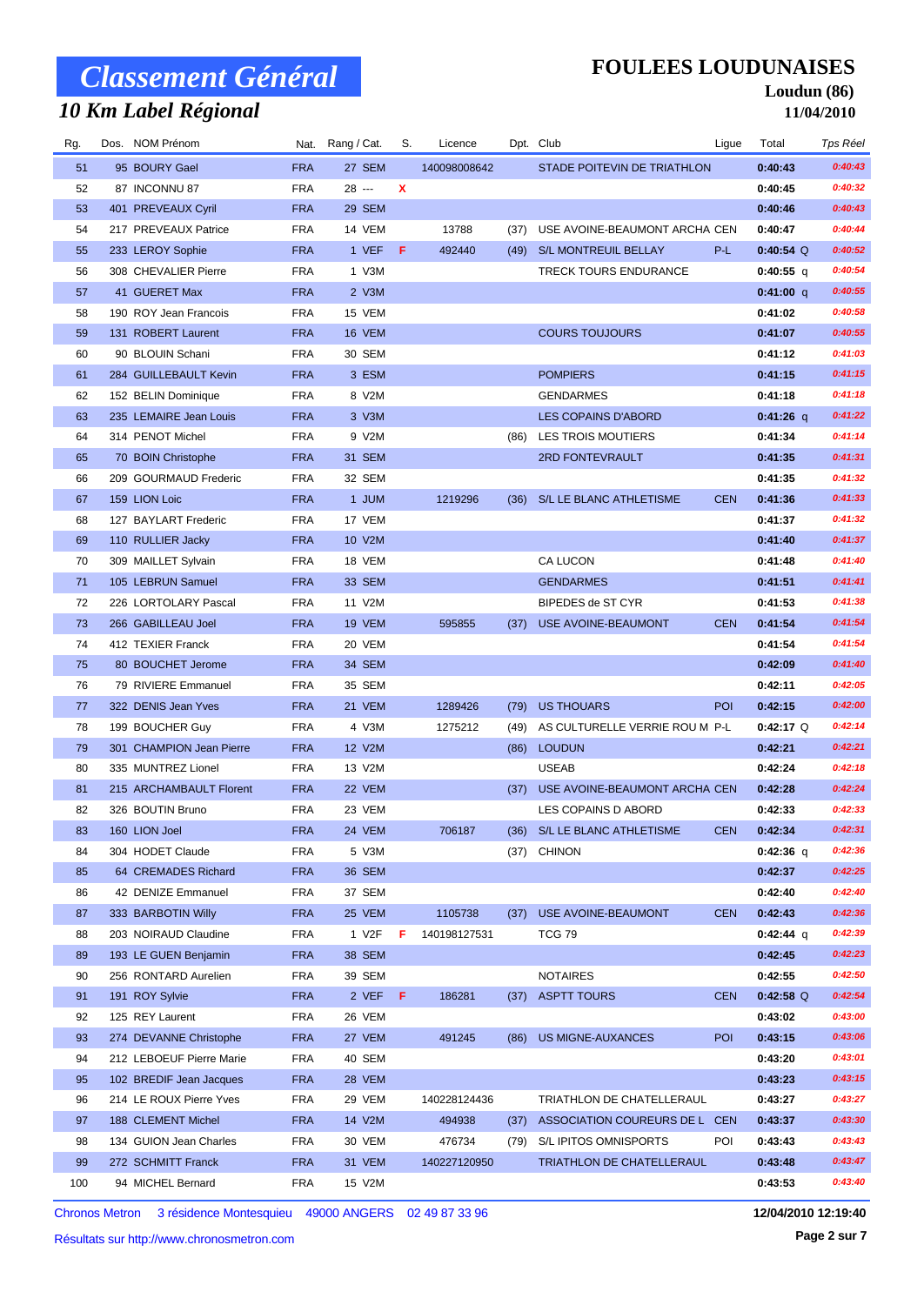## *10 Km Label Régional*

### **FOULEES LOUDUNAISES**

#### **Loudun (86) 11/04/2010**

| Rg. | Dos. NOM Prénom          |            | Nat. Rang / Cat. | S. | Licence |      | Dpt. Club                 | Ligue      | Total       | Tps Réel |
|-----|--------------------------|------------|------------------|----|---------|------|---------------------------|------------|-------------|----------|
| 101 | 400 PREVEAUX Hubert      | <b>FRA</b> | 16 V2M           |    |         |      |                           |            | 0:43:53     | 0:43:53  |
| 102 | 93 BOURDOIS Yvonnick     | <b>FRA</b> | 32 VEM           |    | 1274774 | (86) | POITIERS EC               | POI        | 0:43:55     | 0:43:30  |
| 103 | 178 GUILBEAU Anthony     | <b>FRA</b> | 41 SEM           |    |         |      | <b>BIPEDES de ST CYR</b>  |            | 0:43:55     | 0:43:41  |
| 104 | 50 BOEHM Franck          | <b>FRA</b> | 42 SEM           |    |         |      | <b>POMPIERS</b>           |            | 0:44:02     | 0:43:49  |
| 105 | 148 DESSABLES Michael    | <b>FRA</b> | 43 SEM           |    |         |      |                           |            | 0:44:13     | 0:43:55  |
| 106 | 176 DUPUIS Pierre        | <b>FRA</b> | 44 SEM           |    |         |      |                           |            | 0:44:13     | 0:44:07  |
| 107 | 167 SAVATON Gregoire     | <b>FRA</b> | 33 VEM           |    |         |      |                           |            | 0:44:20     | 0:44:09  |
| 108 | 231 FERRE Jean Paul      | <b>FRA</b> | 17 V2M           |    | 1155786 | (37) | USE AVOINE-BEAUMONT       | <b>CEN</b> | 0:44:20     | 0:44:14  |
| 109 | 286 FUMERON Xavier       | <b>FRA</b> | 34 VEM           |    |         |      |                           |            | 0:44:25     | 0:44:10  |
| 110 | 66 FLEURY Thierry        | <b>FRA</b> | 45 SEM           |    |         |      | 2RD FONTEVRAULT           |            | 0:44:27     | 0:44:22  |
| 111 | 262 BRICAULT Noel        | <b>FRA</b> | 6 V3M            |    | 578862  | (86) | LENCLOITRE JOGGING CLUB   | POI        | $0:44:28$ Q | 0:44:14  |
| 112 | 220 COURTIAL Bruno       | <b>FRA</b> | 46 SEM           |    |         |      | ARCHAMBAULT               |            | 0:44:41     | 0:44:35  |
| 113 | 44 BILLY Jacques         | <b>FRA</b> | 18 V2M           |    |         |      | <b>COURS TOUJOURS</b>     |            | 0:44:49     | 0:44:33  |
| 114 | 60 CHAMPION Sebastien    | <b>FRA</b> | 47 SEM           |    |         |      |                           |            | 0:44:50     | 0:44:33  |
| 115 | 107 BOUTINON Franck      | <b>FRA</b> | 35 VEM           |    |         |      |                           |            | 0:44:54     | 0:44:26  |
| 116 | 325 THEVENET Alain       | <b>FRA</b> | 19 V2M           |    |         |      |                           |            | 0:44:58     | 0:44:56  |
| 117 | 273 MORISSEAU Danielle   | <b>FRA</b> | 3 VEF            | Æ  | 578861  | (86) | AC HAUT POITOU            | POI        | $0:45:01$ Q | 0:44:56  |
| 118 | 343 OLIVIERI Tony        | <b>FRA</b> | 48 SEM           |    |         |      |                           |            | 0:45:02     | 0:44:59  |
| 119 | 229 GUILLEBAULT Daniel   | <b>FRA</b> | 36 VEM           |    |         | (86) | <b>US MIGNE-AUXANCES</b>  | POI        | 0:45:03     | 0:44:48  |
| 120 | 100 DESVIGNES Yvon       | <b>FRA</b> | 20 V2M           |    |         |      |                           |            | 0:45:10     | 0:44:55  |
| 121 | 99 BARBIER Daniel        | <b>FRA</b> | 21 V2M           |    |         |      | <b>COURS TOUJOURS</b>     |            | 0:45:14     | 0:44:58  |
| 122 | 181 BUTEZ David          | <b>FRA</b> | 49 SEM           |    |         |      |                           |            | 0:45:22     | 0:45:00  |
| 123 | 329 HARDY Joel           | <b>FRA</b> | 22 V2M           |    | 641675  | (79) | <b>US THOUARS</b>         | POI        | 0:45:26     | 0:45:11  |
| 124 | 59 SAUZEAU Jean Jacques  | <b>FRA</b> | 37 VEM           |    | 1238563 | (79) | A.S.P.T.T. NIORT          | POI        | 0:45:34     | 0:45:26  |
| 125 | 138 CHAMPIGNY Sebastien  | <b>FRA</b> | <b>50 SEM</b>    |    |         |      |                           |            | 0:45:34     | 0:45:17  |
| 126 | 81 CHOLET Laurent        | <b>FRA</b> | 38 VEM           |    |         |      |                           |            | 0:45:37     | 0:45:25  |
| 127 | 263 FOUINETEAU Jean Paul | <b>FRA</b> | 7 V3M            |    |         | (86) | LENCLOITRE JOGGING CLUB   | POI        | $0:45:42$ q | 0:45:28  |
| 128 | 182 FREMONT Pascal       | <b>FRA</b> | 39 VEM           |    |         |      |                           |            | 0:45:50     | 0:45:37  |
| 129 | 170 ETAVARD Nicolas      | <b>FRA</b> | 51 SEM           |    |         |      | <b>CLUB DE COZES</b>      |            | 0:45:50     | 0:45:38  |
| 130 | 228 BERTRAND Michel      | <b>FRA</b> | 40 VEM           |    |         |      |                           |            | 0:45:56     | 0:45:52  |
| 131 | 211 DEVERGNE Julien      | <b>FRA</b> | 52 SEM           |    |         |      |                           |            | 0:45:58     | 0:45:40  |
| 132 | 132 FERDINAND Damien     | <b>FRA</b> | 4 ESM            |    |         |      | <b>COURS TOUJOURS</b>     |            | 0:46:06     | 0:46:03  |
| 133 | 153 LEGEARD Dominique    | <b>FRA</b> | 41 VEM           |    |         |      | <b>COURS TOUJOURS</b>     |            | 0:46:16     | 0:46:07  |
| 134 | 36 BENAZET Olivier       | FRA        | 42 VEM           |    |         |      | TRIATHLON DE CHATELLERAUL |            | 0:46:18     | 0:46:18  |
| 135 | 11 OLIVIER Brice         | <b>FRA</b> | 43 VEM           |    |         |      |                           |            | 0:46:19     | 0:46:19  |
| 136 | 67 JIMBLET Nicolas       | <b>FRA</b> | 53 SEM           |    |         |      | 2RD FONTEVRAULT           |            | 0:46:20     | 0:46:12  |
| 137 | 207 RICCHI Pierre Marie  | <b>FRA</b> | 44 VEM           |    |         |      |                           |            | 0:46:25     | 0:46:12  |
| 138 | 161 HUNEAU Yann          | <b>FRA</b> | 54 SEM           |    |         |      |                           |            | 0:46:26     | 0:46:04  |
| 139 | 52 THIBAULT Emmanuel     | <b>FRA</b> | 55 SEM           |    |         |      | <b>POMPIERS</b>           |            | 0:46:31     | 0:46:18  |
| 140 | 53 THIBAULT Olivier      | <b>FRA</b> | 56 SEM           |    |         |      | <b>POMPIERS</b>           |            | 0:46:31     | 0:46:31  |
| 141 | 124 BARDET Stephane      | <b>FRA</b> | 57 SEM           |    |         |      | <b>VISA INFORMATIQUE</b>  |            | 0:46:39     | 0:46:29  |
| 142 | 236 GRAIN Jean Claude    | <b>FRA</b> | 1 V4M            |    |         |      |                           |            | 0:46:42 q   | 0:46:37  |
| 143 | 139 ARROM Germain        | <b>FRA</b> | 58 SEM           |    |         |      |                           |            | 0:46:42     | 0:46:27  |
| 144 | 210 CHALON Claire        | <b>FRA</b> | 4 VEF F          |    |         |      |                           |            | $0:46:44$ q | 0:46:35  |
| 145 | 345 GRIMAULT Anthony     | <b>FRA</b> | 2 JUM            |    | 1257144 |      | (86) AC HAUT POITOU       | POI        | 0:46:49     | 0:46:45  |
| 146 | 327 MARIEAU Bruno        | <b>FRA</b> | 45 VEM           |    |         |      |                           |            | 0:46:51     | 0:46:45  |
| 147 | 277 LECAMP Frederic      | <b>FRA</b> | 59 SEM           |    |         |      |                           |            | 0:46:55     | 0:46:43  |
| 148 | 180 BEAUSSE Damien       | <b>FRA</b> | 60 SEM           |    |         |      |                           |            | 0:46:57     | 0:46:41  |
| 149 | 283 CHARROUX Berty       | <b>FRA</b> | 46 VEM           |    |         |      |                           |            | 0:46:57     | 0:46:51  |
| 150 | 78 DEMION Patrice        | FRA        | 47 VEM           |    |         |      | <b>COURS TOUJOURS</b>     |            | 0:46:57     | 0:46:39  |
|     |                          |            |                  |    |         |      |                           |            |             |          |

Chronos Metron 3 résidence Montesquieu 49000 ANGERS 02 49 87 33 96

**12/04/2010 12:19:40**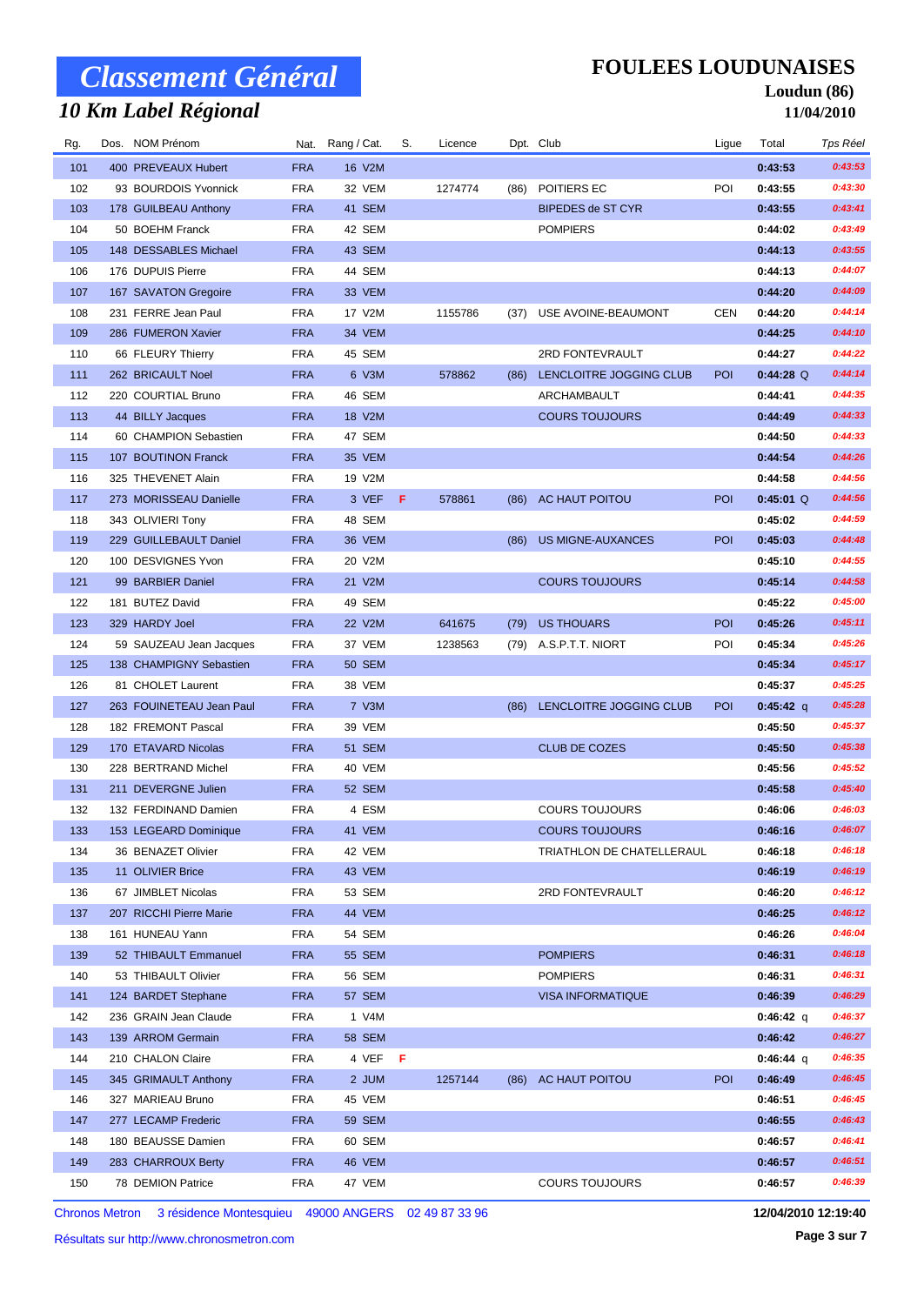## *10 Km Label Régional*

**FOULEES LOUDUNAISES**

#### **Loudun (86) 11/04/2010**

| Rg. | Dos. NOM Prénom           |            | Nat. Rang / Cat.   | S.  | Licence      |      | Dpt. Club                      | Ligue      | Total       | Tps Réel |
|-----|---------------------------|------------|--------------------|-----|--------------|------|--------------------------------|------------|-------------|----------|
| 151 | 271 TEXEREAU Frederic     | <b>FRA</b> | 48 VEM             |     | 140227238331 |      | TRIATHLON DE CHATELLERAUL      |            | 0:47:00     | 0:46:53  |
| 152 | 338 GARNIER Carole        | <b>FRA</b> | 2 SEF              | - F |              |      | LES GALOPINS                   |            | 0:47:03     | 0:46:57  |
| 153 | 346 MUREAULT Vincent      | <b>FRA</b> | 61 SEM             |     |              |      | <b>BARIO PI</b>                |            | 0:47:07     | 0:46:51  |
| 154 | 402 PATOIZEAU Franck      | <b>FRA</b> | 49 VEM             |     | 140225366631 |      | TRIATHLON DE CHATELLERAUL      |            | 0:47:12     | 0:47:11  |
| 155 | 157 BAGE CESBRON Luc      | <b>FRA</b> | 50 VEM             |     |              |      |                                |            | 0:47:16     | 0:46:59  |
| 156 | 234 SUFFISSEAU Bernard    | <b>FRA</b> | 8 V3M              |     | 140220303032 |      | TRIATHLON DE CHATELLERAUL      |            | 0:47:17     | 0:47:06  |
| 157 | 88 AUDRAIN Anne Florence  | <b>FRA</b> | 3 SEF              | - F |              |      | <b>COURS TOUJOURS</b>          |            | 0:47:18     | 0:47:00  |
| 158 | 23 BODET Roland           | <b>FRA</b> | 23 V2M             |     |              |      | <b>COURS TOUJOURS</b>          |            | 0:47:19     | 0:47:07  |
| 159 | 225 COLIN Ivan            | <b>FRA</b> | 62 SEM             |     |              |      |                                |            | 0:47:19     | 0:47:10  |
| 160 | 135 POUCINEAU Bernard     | <b>FRA</b> | 9 V3M              |     |              |      |                                |            | 0:47:20     | 0:46:56  |
| 161 | 344 DOUBLIE Michel        | <b>FRA</b> | 51 VEM             |     |              | (86) | CHATELLERAULT                  |            | 0:47:24     | 0:47:13  |
| 162 | 250 LUSSE Christophe      | <b>FRA</b> | 63 SEM             |     |              |      | <b>ASCORI</b>                  |            | 0:47:29     | 0:47:18  |
| 163 | 239 LABRUNIE Mathieu      | <b>FRA</b> | 64 SEM             |     |              |      | <b>CREDIT MUTUEL</b>           |            | 0:47:30     | 0:47:18  |
| 164 | 26 PRIEURE Frederic       | <b>FRA</b> | 52 VEM             |     | 70120687     |      | <b>TEAM ROMANS VTT</b>         |            | 0:47:32     | 0:47:20  |
| 165 | 54 CHARPENTIER Christophe | <b>FRA</b> | 65 SEM             |     |              |      | <b>POMPIERS</b>                |            | 0:47:37     | 0:47:37  |
| 166 | 96 CHARBONNEAU Eric       | <b>FRA</b> | 66 SEM             |     |              |      | <b>COURS TOUJOURS</b>          |            | 0:47:42     | 0:47:24  |
| 167 | 243 ROQUES Lucile         | <b>FRA</b> | 4 SEF F            |     |              |      | <b>CREDIT MUTUEL</b>           |            | 0:47:42     | 0:47:29  |
| 168 | 280 LEJAU Philippe        | <b>FRA</b> | 53 VEM             |     |              |      |                                |            | 0:47:46     | 0:47:29  |
| 169 | 118 HULIN Rodolphe        | <b>FRA</b> | 67 SEM             |     |              |      |                                |            | 0:47:46     | 0:47:28  |
| 170 | 302 GAUCHER Francine      | <b>FRA</b> | 2 V <sub>2</sub> F | -F  |              | (86) | LOUDUN                         |            | $0:47:59$ q | 0:47:55  |
| 171 | 187 CATHELIN Eric         | <b>FRA</b> | 54 VEM             |     |              |      |                                |            | 0:48:01     | 0:47:59  |
| 172 | 342 LEBLANE Bastien       | <b>FRA</b> | 68 SEM             |     |              |      | (86) ST CHRISTOPHE             |            | 0:48:06     | 0:47:41  |
| 173 | 409 ABDELMALEK Nabila     | <b>FRA</b> | 5 SEF              | - F | 015917       |      |                                |            | 0:48:07     | 0:47:58  |
| 174 | 408 BOUE Yannick          | <b>FRA</b> | 69 SEM             |     | 015941       |      |                                |            | 0:48:08     | 0:48:08  |
| 175 | 75 BOUCHER Jacques        | <b>FRA</b> | 55 VEM             |     |              |      |                                |            | 0:48:11     | 0:48:03  |
| 176 | 337 SAUVAGET Vincent      | <b>FRA</b> | <b>56 VEM</b>      |     |              | (79) | THOUARS                        |            | 0:48:18     | 0:47:38  |
| 177 | 151 BARRAL Jean Marie     | <b>FRA</b> | 57 VEM             |     |              |      | <b>GENDARMES</b>               |            | 0:48:20     | 0:48:08  |
| 178 | 305 BLANCHET Jack         | <b>FRA</b> | 58 VEM             |     |              |      |                                |            | 0:48:37     | 0:48:26  |
| 179 | 91 PETITEAU Andre         | <b>FRA</b> | <b>70 SEM</b>      |     |              |      |                                |            | 0:48:39     | 0:48:09  |
| 180 | 285 BASCK Julien          | <b>FRA</b> | 71 SEM             |     |              |      | AS HUTCHINSON                  |            | 0:48:39     | 0:48:08  |
| 181 | 252 DUBOSSON Frederic     | <b>FRA</b> | 24 V2M             |     |              |      | <b>ASCORI</b>                  |            | 0:48:45     | 0:48:23  |
| 182 | 196 GABILLE Fabrice       | <b>FRA</b> | 72 SEM             |     | 1189082      | (49) | AS CULTURELLE VERRIE ROU M P-L |            | 0:48:49     | 0:48:27  |
| 183 | 28 PERU Frederic          | <b>FRA</b> | <b>59 VEM</b>      |     |              |      |                                |            | 0:48:52     | 0:48:32  |
| 184 | 257 BOURREAU Bernard      | FRA        | 25 V2M             |     |              |      | <b>NOTAIRES</b>                |            | 0:48:58     | 0:48:51  |
| 185 | 339 LEROY Yolande         | <b>FRA</b> | 1 V3F              | F.  | 511256       | (49) | <b>CSJB ANGERS</b>             | $P-L$      | $0:49:00$ Q | 0:48:37  |
| 186 | 72 BERNARD Gerald         | <b>FRA</b> | 26 V2M             |     |              |      | FAT ATHLETISME AIRVAULT        |            | 0:49:00     | 0:48:36  |
| 187 | 46 LIMOUSIN Jean Baptiste | <b>FRA</b> | 5 ESM              |     |              |      | <b>POMPIERS</b>                |            | 0:49:01     | 0:48:49  |
| 188 | 58 GRESSIER MONARD Herve  | <b>FRA</b> | 60 VEM             |     |              |      |                                |            | 0:49:02     | 0:48:34  |
| 189 | 69 DUVEAU Aurore          | <b>FRA</b> | 6 SEF F            |     |              |      | 2RD FONTEVRAULT                |            | 0:49:16     | 0:49:10  |
| 190 | 40 DESCAMPS David         | FRA        | 73 SEM             |     |              |      |                                |            | 0:49:19     | 0:49:13  |
| 191 | 164 GABORIEAU Thierry     | <b>FRA</b> | 61 VEM             |     | 037011       | (37) | USE AVOINE-BEAUMONT            | <b>CEN</b> | 0:49:23     | 0:49:07  |
| 192 | 202 LE BERRE Denis        | FRA        | 62 VEM             |     |              |      |                                |            | 0:49:27     | 0:49:01  |
| 193 | 154 PAPIN Cyril           | <b>FRA</b> | 74 SEM             |     |              |      | <b>GENDARMES</b>               |            | 0:49:27     | 0:49:16  |
| 194 | 244 AUGEARD Joachim       | FRA        | 75 SEM             |     |              |      | <b>BARIO PI</b>                |            | 0:49:28     | 0:49:11  |
| 195 | 143 GRAVELAT Christophe   | <b>FRA</b> | 63 VEM             |     |              |      |                                |            | 0:49:29     | 0:49:14  |
| 196 | 126 MONORY Jerry          | FRA        | 76 SEM             |     |              |      |                                |            | 0:49:30     | 0:49:13  |
| 197 | 245 BARILLOT Xavier       | <b>FRA</b> | 77 SEM             |     |              |      | <b>BARIO PI</b>                |            | 0:49:35     | 0:49:14  |
| 198 | 413 ENNABBAH Fares        | FRA        | 78 SEM             |     |              |      |                                |            | 0:49:39     | 0:49:28  |
| 199 | 174 COUTARD Fabrice       | <b>FRA</b> | 79 SEM             |     |              |      |                                |            | 0:49:44     | 0:49:32  |
| 200 | 74 BILLY Dominique        | <b>FRA</b> | 27 V2M             |     |              |      | <b>COURS TOUJOURS</b>          |            | 0:49:45     | 0:49:21  |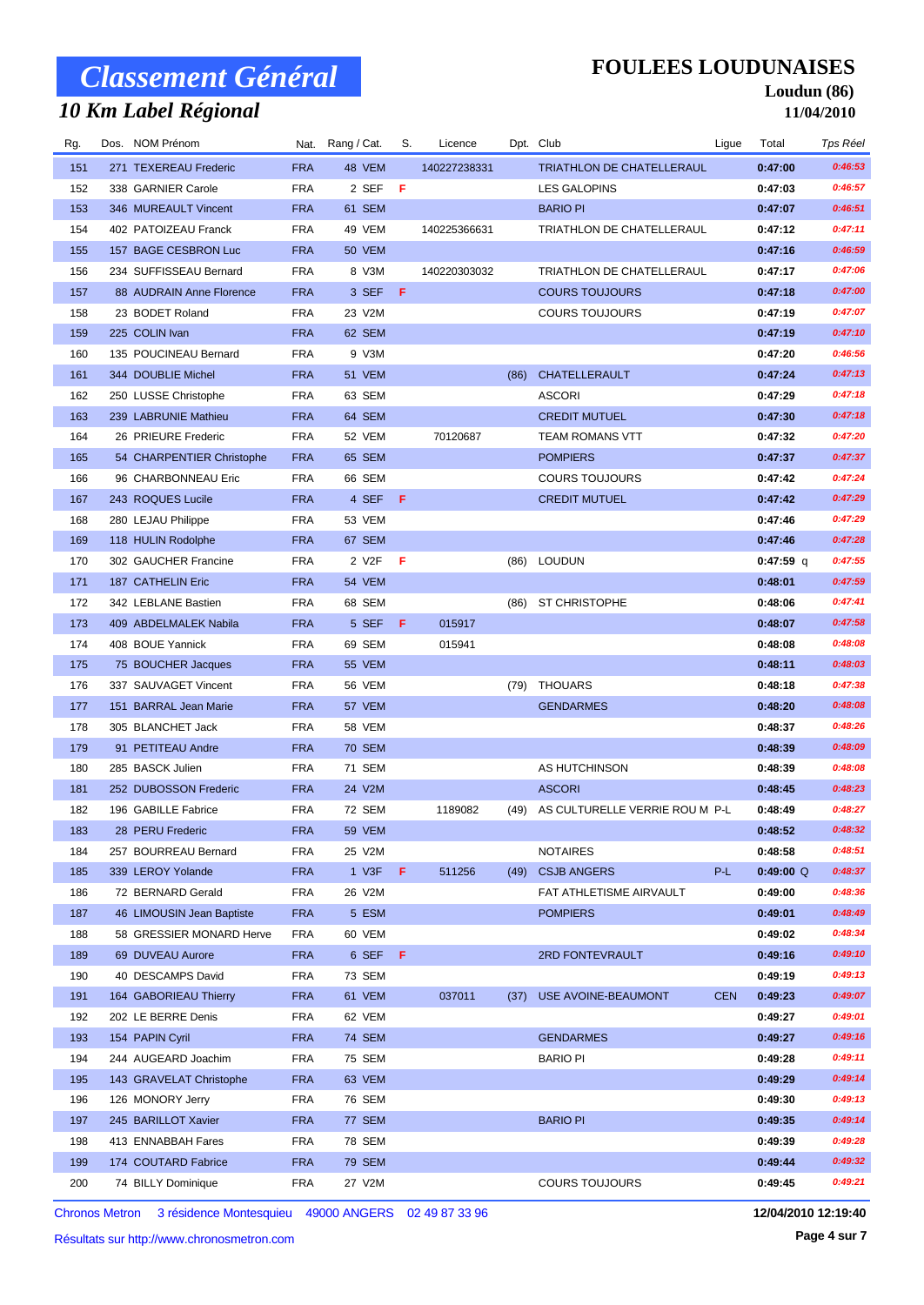## *10 Km Label Régional*

### **FOULEES LOUDUNAISES**

#### **Loudun (86) 11/04/2010**

| Rg. | Dos. NOM Prénom             |            | Nat. Rang / Cat.   | S.  | Licence      |      | Dpt. Club                        | Ligue      | Total       | Tps Réel |
|-----|-----------------------------|------------|--------------------|-----|--------------|------|----------------------------------|------------|-------------|----------|
| 201 | 255 LAURENDIN Aurelien      | <b>FRA</b> | 80 SEM             |     |              |      |                                  |            | 0:49:49     | 0:49:33  |
| 202 | 45 CORDIER Didier           | <b>FRA</b> | 10 V3M             |     |              |      | <b>POMPIERS</b>                  |            | 0:49:52     | 0:49:41  |
| 203 | 68 DOLIVET Cedric           | <b>FRA</b> | 81 SEM             |     |              |      | 2RD FONTEVRAULT                  |            | 0:49:54     | 0:49:41  |
| 204 | 303 GAUCHER Gaby            | <b>FRA</b> | 28 V2M             |     |              |      |                                  |            | 0:49:54     | 0:49:47  |
| 205 | 208 HOUDIN Cathy            | <b>FRA</b> | 5 VEF              | -F. |              |      |                                  |            | 0:49:58     | 0:49:52  |
| 206 | 62 KLING Guillaume          | <b>FRA</b> | 82 SEM             |     |              |      |                                  |            | 0:50:05     | 0:49:37  |
| 207 | 61 LAUNAY Eugenie           | <b>FRA</b> | 7 SEF              | - F |              |      |                                  |            | 0:50:05     | 0:49:37  |
| 208 | 261 BONDARNEAU Jean Pierre  | <b>FRA</b> | 29 V2M             |     |              |      |                                  |            | 0:50:09     | 0:49:41  |
| 209 | 317 LORTOLARY Marc          | <b>FRA</b> | 30 V2M             |     |              |      | <b>BIPEDES DE ST CYR</b>         |            | 0:50:10     | 0:49:54  |
| 210 | 253 BLANCHARD Nadia         | FRA        | 3 V <sub>2</sub> F | F   |              |      | <b>ASCORI</b>                    |            | $0:50:14$ q | 0:49:49  |
| 211 | 73 LEMAITRE Philippe        | <b>FRA</b> | 31 V2M             |     | 224026       | (44) | <b>COURIR A STE LUCE</b>         | $P-L$      | 0:50:18     | 0:49:54  |
| 212 | 319 LEPEINTRE Michele       | <b>FRA</b> | 4 V2F              | F   |              | (49) | LE PUY NOTRE DAME                |            | 0:50:22 q   | 0:50:07  |
| 213 | 119 POTHIN Florence         | <b>FRA</b> | 8 SEF              | F.  |              |      | <b>BIBLIO PEDAGO LOUDUNAIS</b>   |            | 0:50:35     | 0:50:26  |
| 214 | 223 COLIN Stephane          | FRA        | 83 SEM             |     |              |      |                                  |            | 0:50:36     | 0:50:09  |
| 215 | 35 GEORGET Nicolas          | <b>FRA</b> | 84 SEM             |     |              |      |                                  |            | 0:50:41     | 0:50:22  |
| 216 | 185 PUECH Pascal            | <b>FRA</b> | 64 VEM             |     | 140228046048 |      | TRIATHLON DE CHATELLERAUL        |            | 0:50:45     | 0:50:42  |
| 217 | 30 CLAUDEL Isabelle         | <b>FRA</b> | 6 VEF              | - F |              |      |                                  |            | 0:50:53     | 0:50:48  |
| 218 | 287 DUPUY Guillaume         | <b>FRA</b> | 85 SEM             |     |              |      |                                  |            | 0:50:56     | 0:50:36  |
| 219 | 260 LAMBERT Laurent         | <b>FRA</b> | 32 V2M             |     |              |      | <b>NOTAIRES</b>                  |            | 0:50:59     | 0:50:49  |
| 220 | 43 GUEDON Joseph            | <b>FRA</b> | 2 V4M              |     | 425849       | (49) | <b>ENTENTE DES MAUGES</b>        | P-L        | 0:51:01     | 0:50:51  |
| 221 | 71 AUCHER Alain             | <b>FRA</b> | 33 V2M             |     |              |      |                                  |            | 0:51:04     | 0:50:50  |
| 222 | 130 MONORY Cedric           | <b>FRA</b> | 86 SEM             |     |              |      |                                  |            | 0:51:20     | 0:51:03  |
| 223 | 146 DEGORCE DUMAS Pierre Em | <b>FRA</b> | 87 SEM             |     |              |      | <b>NOTAIRES</b>                  |            | 0:51:24     | 0:51:03  |
| 224 | 106 ARRIAL Annick           | <b>FRA</b> | 5 V2F              | F   | 393942       | (85) | <b>ENTENTE SEVRE*</b>            | P-L        | 0:51:27     | 0:51:19  |
| 225 | 289 MALLET Pierre           | <b>FRA</b> | 34 V2M             |     | 1280826      | (86) | F. RAID AVENTURE                 | POI        | 0:51:28     | 0:51:21  |
| 226 | 145 DEVYS Bertrand          | <b>FRA</b> | 65 VEM             |     |              |      | <b>NOTAIRES</b>                  |            | 0:51:42     | 0:51:23  |
| 227 | 407 RAMBAUET James          | <b>FRA</b> | 35 V2M             |     |              |      |                                  |            | 0:51:46     | 0:51:31  |
| 228 | 141 JULIEN Jean Michel      | <b>FRA</b> | 36 V2M             |     |              |      |                                  |            | 0:51:47     | 0:51:32  |
| 229 | 86 BOURREAU Virginie        | <b>FRA</b> | 9 SEF              | F   |              |      |                                  |            | 0:51:49     | 0:51:40  |
| 230 | 270 LIGAUD Francis          | <b>FRA</b> | 37 V2M             |     |              | (86) | US MIGNE-AUXANCES                | POI        | 0:51:52     | 0:51:37  |
| 231 | 29 MEINVIELLE Marie Helene  | <b>FRA</b> | 6 V2F              | F   |              |      |                                  |            | 0:51:57     | 0:51:36  |
| 232 | 76 HOULBERT Didier          | FRA        | 66 VEM             |     |              |      |                                  |            | 0:51:58     | 0:51:50  |
| 233 | 147 CHEVALLIER Severine     | <b>FRA</b> | 10 SEF             | F   | 131344       |      | CSA du RGT Infanterie Chars de M |            | 0:52:05     | 0:52:05  |
| 234 | 200 BERTHELOT Andre         | FRA        | 38 V2M             |     | 295591       | (49) | AS CULTURELLE VERRIE ROU M P-L   |            | 0:52:09     | 0:51:44  |
| 235 | 224 RENAULT Francis         | <b>FRA</b> | 39 V2M             |     | T167863      |      | FAT ATHLETISME AIRVAULT          |            | 0:52:17     | 0:51:55  |
| 236 | 22 POTAY Thierry            | FRA        | 67 VEM             |     |              |      |                                  |            | 0:52:22     | 0:51:48  |
| 237 | 183 GUERRIN Elisabeth       | <b>FRA</b> | 7 V <sub>2</sub> F | F.  |              |      |                                  |            | 0:52:31     | 0:52:07  |
| 238 | 306 SICAULT Christophe      | FRA        | 68 VEM             |     |              | (49) | <b>COURS TOUJOURS</b>            |            | 0:52:32     | 0:52:11  |
| 239 | 47 LECOMTE Olivier          | <b>FRA</b> | 88 SEM             |     |              |      | <b>POMPIERS</b>                  |            | 0:52:34     | 0:52:23  |
| 240 | 140 BREDIF Sebastien        | FRA        | 69 VEM             |     |              |      |                                  |            | 0:52:36     | 0:52:26  |
| 241 | 320 LEPEINTRE Guy           | <b>FRA</b> | 40 V2M             |     |              |      | le puy ntre dame                 |            | 0:52:54     | 0:52:38  |
| 242 | 136 FOUCAULT Eric           | FRA        | 70 VEM             |     | 101251       | (37) | ASPTT TOURS                      | <b>CEN</b> | 0:52:56     | 0:52:56  |
| 243 | 51 LOULERGUE Pierrick       | <b>FRA</b> | 71 VEM             |     |              |      | <b>POMPIERS</b>                  |            | 0:53:07     | 0:52:56  |
| 244 | 184 CHARUAULT Sylvie        | FRA        | 7 VEF              | - F | 1015056      | (79) | US THOUARS                       | POI        | 0:53:10     | 0:53:03  |
| 245 | 282 CHARROUX Nathalie       | <b>FRA</b> | 8 VEF              | F   |              |      |                                  |            | 0:53:10     | 0:53:05  |
| 246 | 315 FORESTIER Nadege        | FRA        | 9 VEF              | F   |              | (79) | <b>MASSAIS</b>                   |            | 0:53:19     | 0:53:12  |
| 247 | 347 VILLIERS Clement        | <b>FRA</b> | 6 ESM              |     |              |      |                                  |            | 0:53:32     | 0:53:12  |
| 248 | 144 MARCHAND Didier         | FRA        | 41 V2M             |     |              |      | <b>NOTAIRES</b>                  |            | 0:53:32     | 0:53:14  |
| 249 | 48 DAGORN Romain            | <b>FRA</b> | 89 SEM             |     |              |      | <b>POMPIERS</b>                  |            | 0:53:47     | 0:53:30  |
| 250 | 204 LAURENTIN Chistine      | <b>FRA</b> | 8 V2F              | F   |              |      | FAT ATHLETISME AIRVAULT          |            | 0:53:52     | 0:53:25  |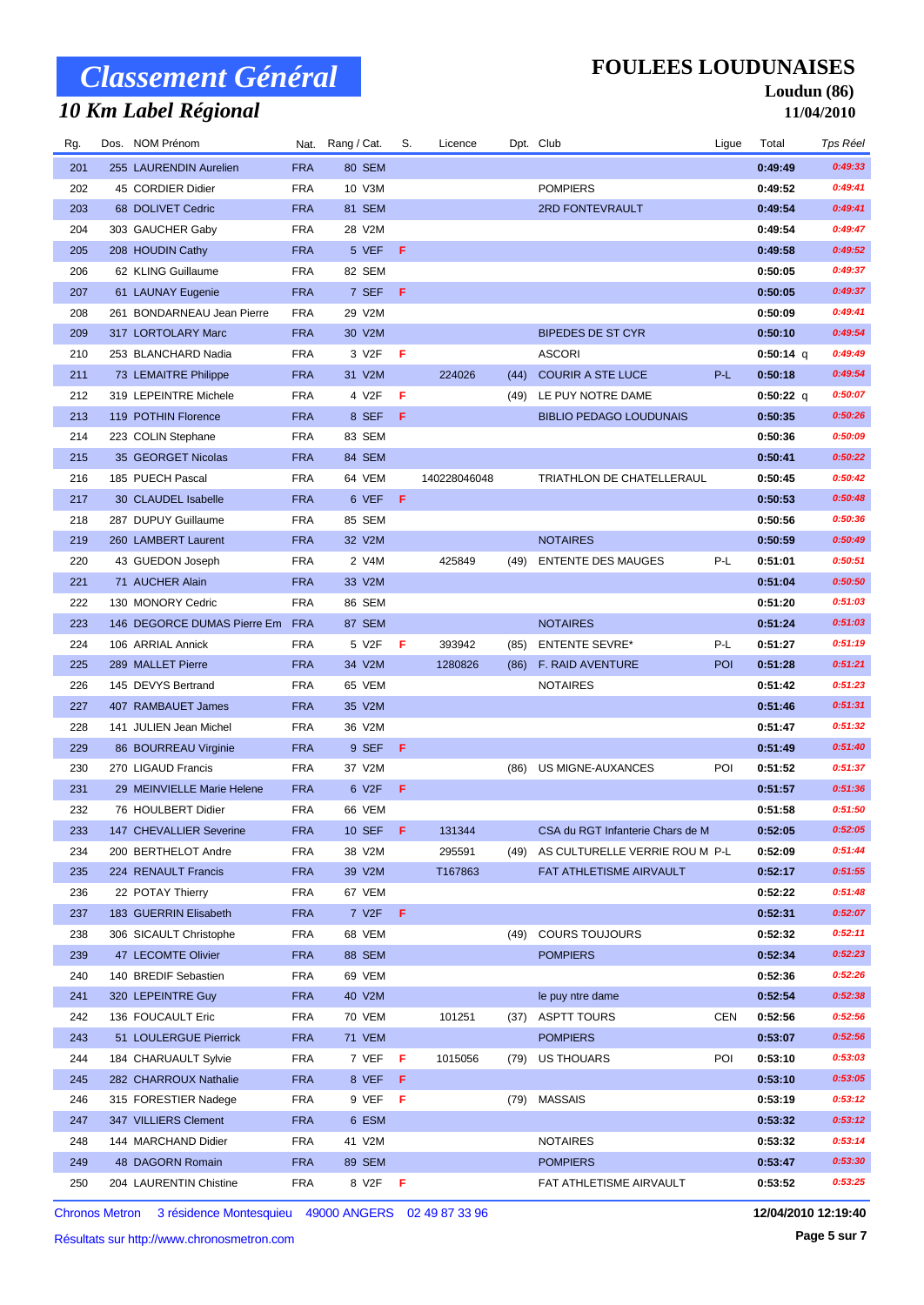## *10 Km Label Régional*

### **FOULEES LOUDUNAISES**

#### **Loudun (86) 11/04/2010**

| Rg.        | Dos. NOM Prénom                        |                          | Nat. Rang / Cat. | S.  | Licence |      | Dpt. Club                                  | Ligue | Total              | Tps Réel           |
|------------|----------------------------------------|--------------------------|------------------|-----|---------|------|--------------------------------------------|-------|--------------------|--------------------|
| 251        | 142 LECLERC Tony                       | <b>FRA</b>               | 72 VEM           |     |         |      |                                            |       | 0:53:59            | 0:53:33            |
| 252        | 108 GIRAUDET Pierrette                 | <b>FRA</b>               | 9 V2F            | F   |         |      | LES GALOPINS DES BOIS                      |       | 0:54:04            | 0:53:50            |
| 253        | 336 TRION Roland                       | <b>FRA</b>               | 11 V3M           |     |         |      |                                            |       | 0:54:20            | 0:54:02            |
| 254        | 133 BIRON Dominique                    | <b>FRA</b>               | 73 VEM           |     |         |      | <b>COURS TOUJOURS</b>                      |       | 0:54:22            | 0:53:52            |
| 255        | 128 MARCUZZI Jean Jacques              | <b>FRA</b>               | 12 V3M           |     |         |      | <b>COURS TOUJOURS</b>                      |       | 0:54:41            | 0:54:18            |
| 256        | 348 PASQUIER Andy                      | <b>FRA</b>               | 7 ESM            |     |         |      |                                            |       | 0:54:54            | 0:54:35            |
| 257        | 198 DUTHEIL Jacky                      | <b>FRA</b>               | 3 V4M            |     | 222651  | (49) | AS CULTURELLE VERRIE ROU M P-L             |       | 0:55:00            | 0:54:57            |
| 258        | 116 GAUDRON Andree                     | <b>FRA</b>               | 2 V3F            | F   | 919109  | (37) | REVEIL SPORTIF DE ST CYR/LOI CEN           |       | 0:55:01            | 0:54:53            |
| 259        | 281 YVON Jean Paul                     | <b>FRA</b>               | 13 V3M           |     |         |      |                                            |       | 0:55:13            | 0:54:49            |
| 260        | 269 LIGAUD Marie Pierre                | <b>FRA</b>               | 10 V2F           | -F  |         | (86) | US MIGNE-AUXANCES                          | POI   | 0:55:14            | 0:55:01            |
| 261        | 175 CHARMES Julien                     | <b>FRA</b>               | 90 SEM           |     |         |      |                                            |       | 0:55:17            | 0:55:08            |
| 262        | 104 LEBRUN Isabelle                    | <b>FRA</b>               | 11 SEF           | F   |         |      |                                            |       | 0:55:21            | 0:55:11            |
| 263        | 103 FAUSTIN LEYBACH Michele            | <b>FRA</b>               | 11 V2F           | -F  |         |      |                                            |       | 0:55:23            | 0:54:59            |
| 264        | 406 MINGOT Thom                        | <b>FRA</b>               | 92 SEM           |     |         |      |                                            |       | 0:55:40            | 0:55:08            |
| 265        | 403 POUCINEAU Cedrick                  | <b>FRA</b>               | 91 SEM           |     |         |      |                                            |       | 0:55:40            | 0:55:07            |
| 266        | 230 GUILLEBAULT Nadine                 | <b>FRA</b>               | 10 VEF           | F   |         | (86) | US MIGNE-AUXANCES                          | POI   | 0:55:41            | 0:55:27            |
| 267        | 259 LAMBERT Francoise                  | <b>FRA</b>               | 12 V2F           | -F  |         |      | <b>NOTAIRES</b>                            |       | 0:55:49            | 0:55:29            |
| 268        | 117 CHAUBENIT Jacques                  | <b>FRA</b>               | 42 V2M           |     |         |      | FAT ATHLETISME AIRVAULT                    |       | 0:55:53            | 0:55:29            |
| 269        | 82 CHAGNAS Didier                      | <b>FRA</b>               | 43 V2M           |     |         |      |                                            |       | 0:56:11            | 0:55:46            |
| 270        | 218 VIAU Francis                       | <b>FRA</b>               | 93 SEM           |     |         |      | ARCHAMBAULT                                |       | 0:56:14            | 0:56:10<br>0:55:55 |
| 271        | 38 JOANNY Philippe                     | <b>FRA</b><br><b>FRA</b> | 44 V2M<br>45 V2M |     |         |      | <b>NOTAIRES</b>                            |       | 0:56:16<br>0:56:26 | 0:56:24            |
| 272        | 37 VINCENT Jean Claude                 | <b>FRA</b>               |                  | -F  |         |      |                                            |       | 0:56:29            | 0:56:21            |
| 273        | 34 DUCUING Nicole<br>258 DEMION Nicole |                          | 13 V2F<br>14 V2F | F   |         |      | <b>CLUBLANGEAISFORM</b><br><b>NOTAIRES</b> |       | 0:56:34            | 0:56:13            |
| 274<br>275 | 77 LAMARCHE Olivier                    | <b>FRA</b><br><b>FRA</b> | 94 SEM           |     |         |      |                                            |       | 0:56:39            | 0:56:30            |
| 276        | 205 DEMION Angele                      | <b>FRA</b>               | 1 ESF            | F   |         |      |                                            |       | 0:56:41            | 0:56:38            |
| 277        | 92 GAY Laurence                        | <b>FRA</b>               | <b>11 VEF</b>    | -F  |         |      |                                            |       | 0:56:46            | 0:56:15            |
| 278        | 195 HUDON Adeline                      | <b>FRA</b>               | 1 CAF            | - F | 538329  | (49) | AS CULTURELLE VERRIE ROU M P-L             |       | 0:56:50            | 0:56:24            |
| 279        | 222 ALPHONSE Olivier                   | <b>FRA</b>               | <b>74 VEM</b>    |     |         |      |                                            |       | 0:56:58            | 0:56:26            |
| 280        | 278 NATUREL Julien                     | <b>FRA</b>               | 95 SEM           |     |         |      |                                            |       | 0:56:59            | 0:56:26            |
| 281        | 324 LACOMBE Pierre                     | <b>FRA</b>               | 14 V3M           |     |         | (86) | <b>BUXEROLLES</b>                          |       | 0:57:08            | 0:56:53            |
| 282        | 120 NAULEAU Christian                  | <b>FRA</b>               | 46 V2M           |     |         |      | <b>BIBLIO PEDAGO LOUDUNAIS</b>             |       | 0:57:16            | 0:57:06            |
| 283        | 242 ADAMI Frederic                     | <b>FRA</b>               | 47 V2M           |     |         |      | <b>CREDIT MUTUEL</b>                       |       | 0:57:17            | 0:57:03            |
| 284        | 85 EBERHARDT Jacky                     | <b>FRA</b>               | 48 V2M           |     |         |      | SLC DANNE ET QUATRE VENTS                  |       | 0:57:24            | 0:57:09            |
| 285        | 410 HAIDA Nory                         | <b>FRA</b>               | 12 SEF $F$       |     |         |      |                                            |       | 0:57:24            | 0:57:10            |
| 286        | 411 EBERHARDT Sophie                   | <b>FRA</b>               | 13 SEF           | - F |         |      |                                            |       | 0:57:24            | 0:57:10            |
| 287        | 115 RETAILLEAU Laurent                 | <b>FRA</b>               | <b>96 SEM</b>    |     |         |      |                                            |       | 0:57:50            | 0:57:19            |
| 288        | 171 RITOUX ROULET Aline                | <b>FRA</b>               | 12 VEF           | - F |         |      |                                            |       | 0:58:03            | 0:57:34            |
| 289        | 32 CAILLIEZ Arnaud                     | <b>FRA</b>               | 97 SEM           |     |         |      |                                            |       | 0:58:08            | 0:57:31            |
| 290        | 33 CAILLIEZ Laetitia                   | <b>FRA</b>               | 14 SEF <b>F</b>  |     |         |      |                                            |       | 0:58:08            | 0:57:31            |
| 291        | 247 POUDRET Xavier                     | <b>FRA</b>               | 98 SEM           |     |         |      |                                            |       | 0:58:11            | 0:57:35            |
| 292        | 248 POUDRET Mariana                    | <b>FRA</b>               | 15 SEF           | - F |         |      |                                            |       | 0:58:12            | 0:57:35            |
| 293        | 98 BELLAMY Mathieu                     | <b>FRA</b>               | 3 JUM            |     |         |      |                                            |       | 0:58:13            | 0:57:55            |
| 294        | 168 TRASSARD Nadege                    | <b>FRA</b>               | 16 SEF           | - F |         |      |                                            |       | 0:58:22            | 0:58:00            |
| 295        | 122 PRINCAY Magali                     | <b>FRA</b>               | 13 VEF <b>F</b>  |     |         |      | <b>BIBLIO PEDAGO LOUDUNAIS</b>             |       | 0:58:32            | 0:58:24            |
| 296        | 49 MONTAS Christophe                   | <b>FRA</b>               | 75 VEM           |     |         |      | <b>POMPIERS</b>                            |       | 0:58:38            | 0:58:23            |
| 297        | 156 FOUCREAU Franck                    | <b>FRA</b>               | 76 VEM           |     |         |      |                                            |       | 0:58:39            | 0:58:30            |
| 298        | 179 BEAUSSE David                      | <b>FRA</b>               | 99 SEM           |     |         |      |                                            |       | 0:58:41            | 0:58:26            |
| 299        | 97 PECHEUX Jean Louis                  | <b>FRA</b>               | 77 VEM           |     |         |      |                                            |       | 0:59:02            | 0:58:36            |
| 300        | 112 BRILLAULT Chantal                  | <b>FRA</b>               | 15 V2F <b>F</b>  |     |         |      |                                            |       | 0:59:52            | 0:59:23            |

Chronos Metron 3 résidence Montesquieu 49000 ANGERS 02 49 87 33 96

**12/04/2010 12:19:40**